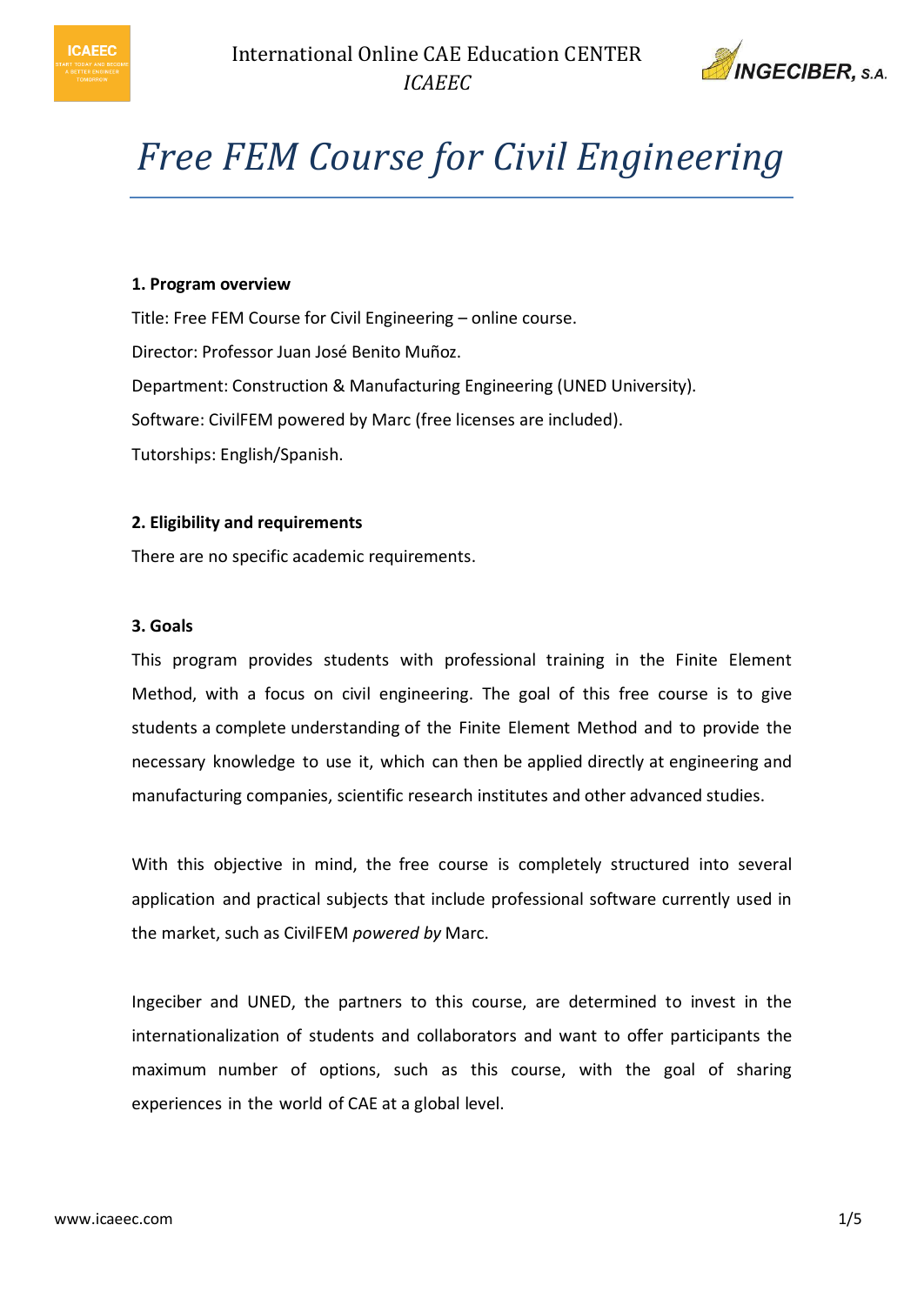



# **4. Contents**

The course is divided into two subjects:

- 1. CivilFEM Software Workflow.
- 2. Examples.

The contents of each subject are detailed below:

# - **CivilFEM Software**

- 1. Getting Started.
- 2. GUI.
- 3. Geometry. Tools.
- 4. Materials & Cross Sections.
- 5. Mesh: Beam, Shells, Solids.
- 6. Loads and Boundary Conditions.
- 7. Solution and Results.
- 8. History Plots.
- 9. Code Checking and Design.

## - **Examples**

- 1. Beam on Elastic Springs.
- 2. Concrete Slab Rebar Design under ULS and SLS (Eurocode 2).
- 3. Steel Walkway Code Check.
- 4. Concrete Foundation.
- 5. Frame Rebar Check ULS-SLS.
- 6. Rebar Design of a Concrete Arc.
- 7. Prestressed Concrete Beam.
- 8. Crack Analysis in Under-Reinforced Beam.
- 9. Crack Analysis in Over-Reinforced Beam.
- 10. Crack Analysis (Shear Failure) in Concrete Beam.
- 11. Shell Linear Buckling.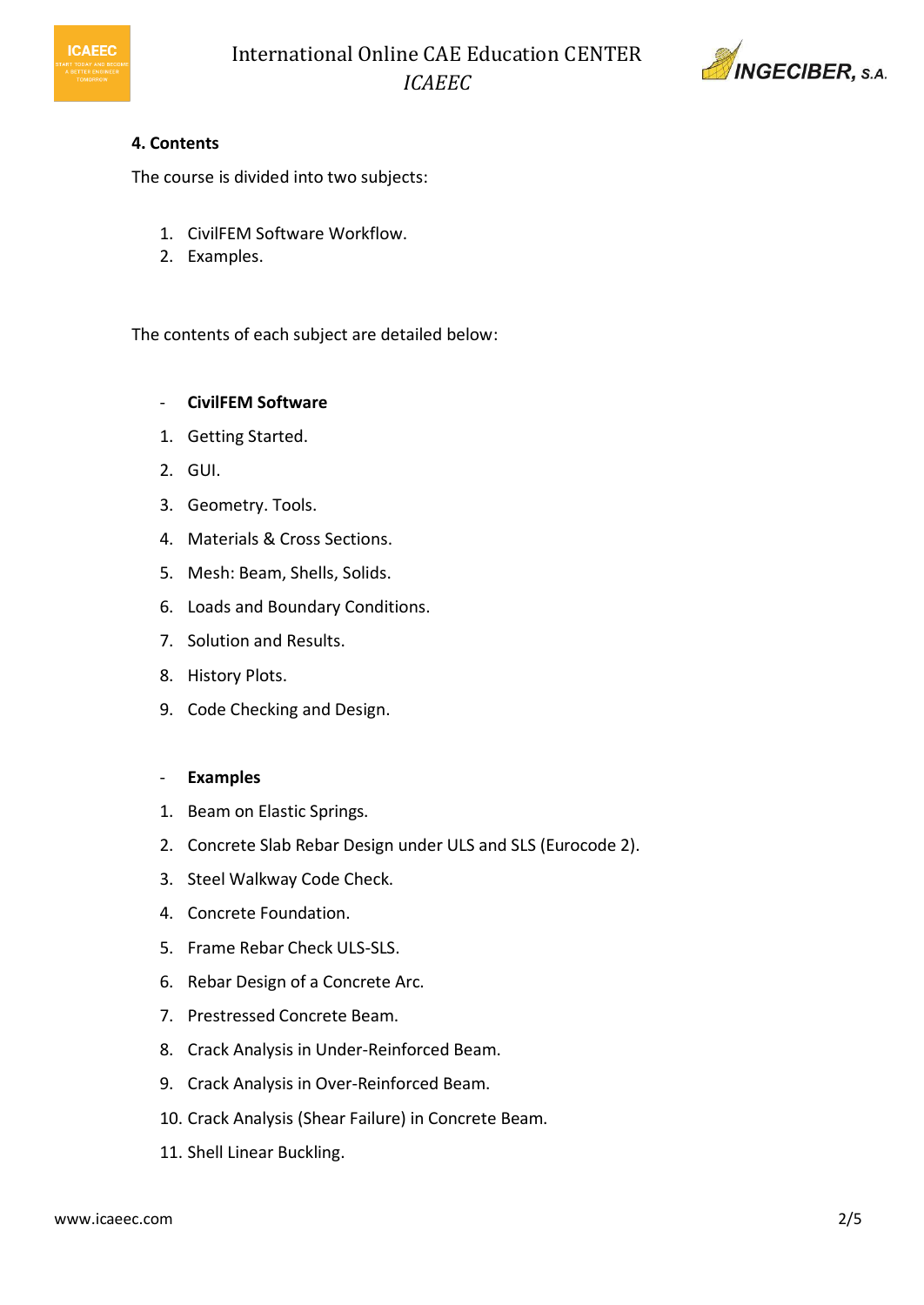

- 12. Non-Linear Buckling.
	- 13. Cable Stayed Bridge Using Python Script.

## **5. Schedule**

**ICAEEC** 

The online course is currently available, free unlimited license will be available for 1 month since enrolment date of each student. After one month, then the free student license will be provided.

#### **6. Methodology**

Distance learning methodology, including pre-prepared study materials and bibliography, tutorials, audiovisual resources and practical application exercises.

#### **7. Teaching Materials**

Attendees will receive the teaching guide and the corresponding materials for each module, which will basically consist of the subject texts.

The course uses a virtual classroom as a training facility where study tools can be found and also as the main communication channel with the attendees. Other tools will also be used, including audiovisual resources as well as other supplementary documentation.

The teaching materials for this subject consist of:

- The introduction to CivilFEM *powered by* Marc training material and related workbook exercises.
- Additional training material for the course developed by ICAEEC.
- Software: CivilFEM *powered by* Marc.

All the software included is 3D based and has all the elements needed to complete the various types of analysis throughout the course.